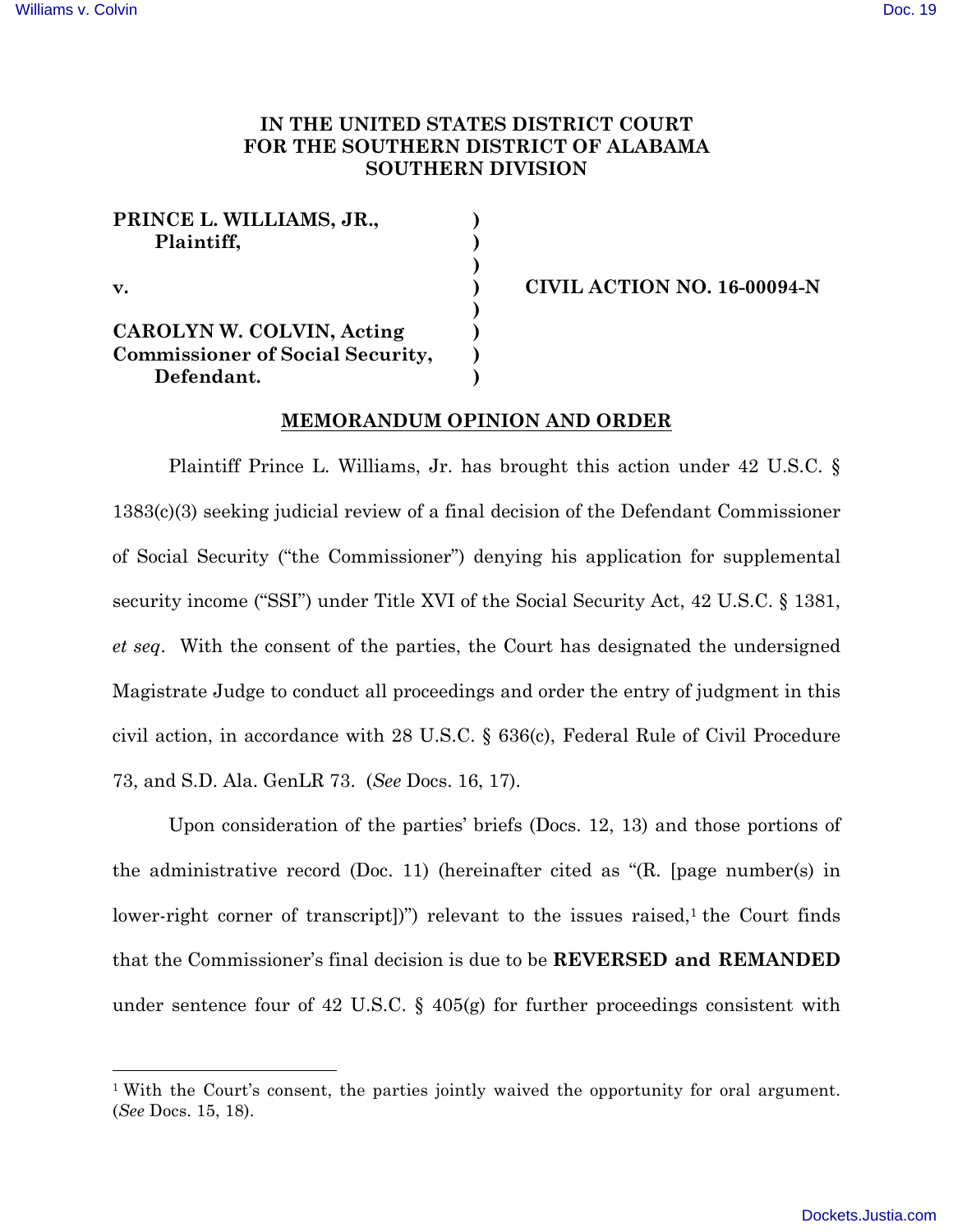this decision.

#### **I. Background**

On August 13, 2012, Williams filed an application for SSI2 with the Social Security Administration ("SSA"), alleging disability beginning December 1, 1999.3 After his application was initially denied, Williams requested a hearing before an Administrative Law Judge ("ALJ") for the SSA's Office of Disability Adjudication and Review, which was held on March 12, 2014. On May 30, 2014, the ALJ issued an unfavorable decision on Williams's application, finding him "not disabled" under the Social Security Act and thus not entitled to benefits. (*See* R. 53 – 63).

The Commissioner's decision on Williams's application became final when the Appeals Council for the Office of Disability Adjudication and Review denied his request for review of the ALJ's decision on January 5, 2016.  $(R. 1-5)$ . On March 1, 2016, Williams filed this action under § 1383(c)(3) for judicial review of the Commissioner's final decision. (Doc. 1). *See* 42 U.S.C. § 1383(c)(3) ("The final determination of the Commissioner of Social Security after a hearing [for SSI benefits] shall be subject to judicial review as provided in section 405(g) of this title to the same extent as the Commissioner's final determinations under section 405 of this title."); 42 U.S.C. § 405(g) ("Any individual, after any final decision of the

 <sup>2</sup> SSI is a general public assistance measure providing an additional resource to the aged, blind, and disabled to assure that their income does not fall below the poverty line. Eligibility for SSI is based upon proof of indigence and disability. *See* 42 U.S.C. §§ 1382(a),  $1382c(a)(3)(A)-(C)$ .

<sup>&</sup>lt;sup>3</sup> "For SSI claims, a claimant becomes eligible in the first month where she is both disabled and has an SSI application on file. 20 C.F.R. § 416.202–03 (2005)." *Moore v. Barnhart*, 405 F.3d 1208, 1211 (11th Cir. 2005) (per curiam).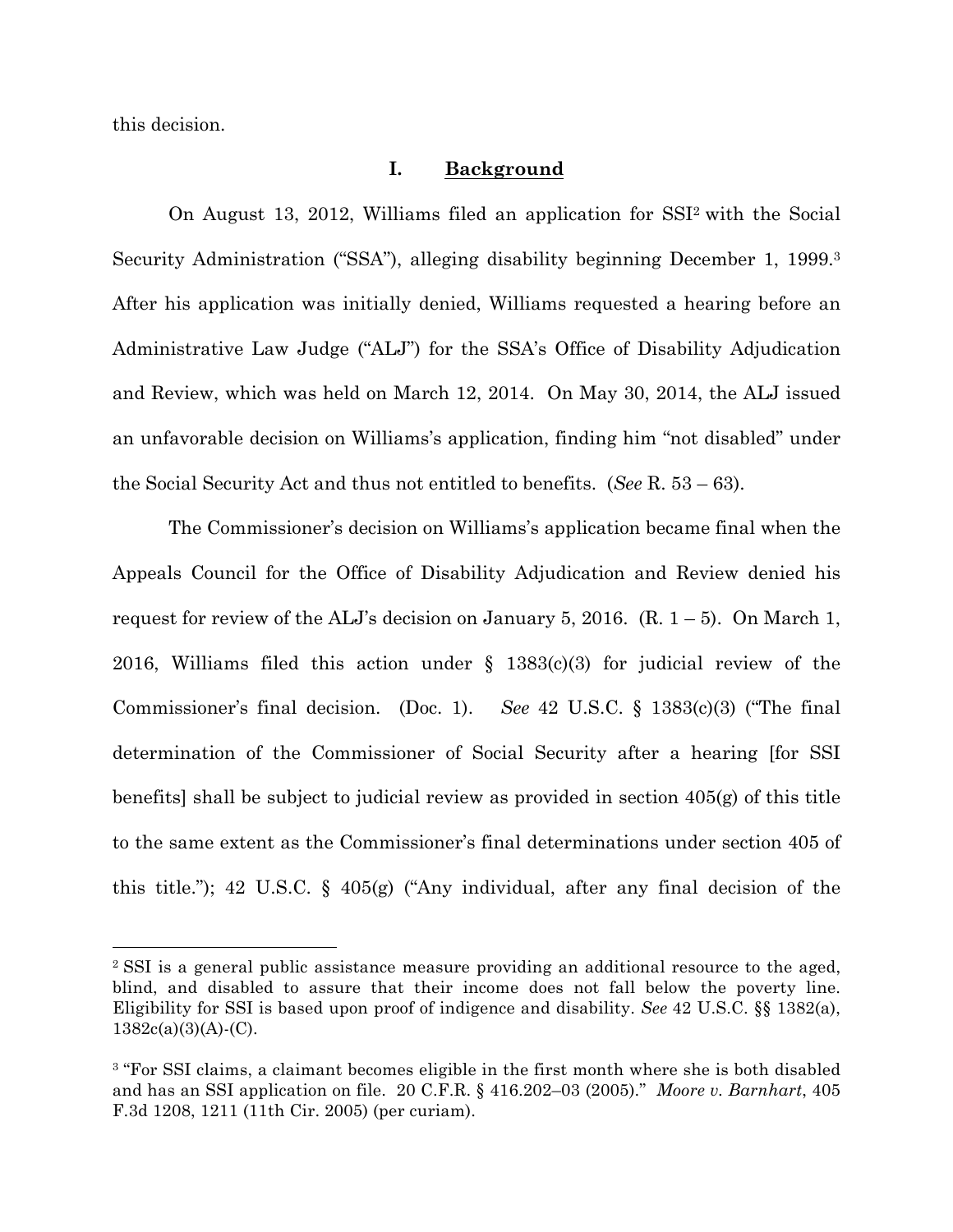Commissioner of Social Security made after a hearing to which he was a party, irrespective of the amount in controversy, may obtain a review of such decision by a civil action commenced within sixty days after the mailing to him of notice of such decision or within such further time as the Commissioner of Social Security may allow."); *Ingram v. Comm'r of Soc. Sec. Admin.*, 496 F.3d 1253, 1262 (11th Cir. 2007) ("The settled law of this Circuit is that a court may review, under sentence four of section 405(g), a denial of review by the Appeals Council.").

## **II. Standards of Review**

"In Social Security appeals, [the Court] must determine whether the Commissioner's decision is ' "supported by substantial evidence and based on proper legal standards. Substantial evidence is more than a scintilla and is such relevant evidence as a reasonable person would accept as adequate to support a conclusion." '

" *Winschel v. Comm'r of Soc. Sec.*, 631 F.3d 1176, 1178 (11th Cir. 2011) (quoting *Crawford v. Comm'r of Soc. Sec.*, 363 F.3d 1155, 1158 (11th Cir. 2004) (per curiam) (internal citation omitted) (quoting *Lewis v. Callahan*, 125 F.3d 1436, 1439 (11th Cir. 1997))). However, the Court " 'may not decide the facts anew, reweigh the evidence, or substitute our judgment for that of the [Commissioner].' " *Winschel*, 631 F.3d at 1178 (quoting *Phillips v. Barnhart*, 357 F.3d 1232, 1240 n.8 (11th Cir. 2004) (alteration in original) (quoting *Bloodsworth v. Heckler*, 703 F.2d 1233, 1239 (11th Cir. 1983))). " 'Even if the evidence preponderates against the [Commissioner]'s factual findings, we must affirm if the decision reached is supported by substantial evidence.' " *Ingram*, 496 F.3d at 1260 (quoting *Martin v*.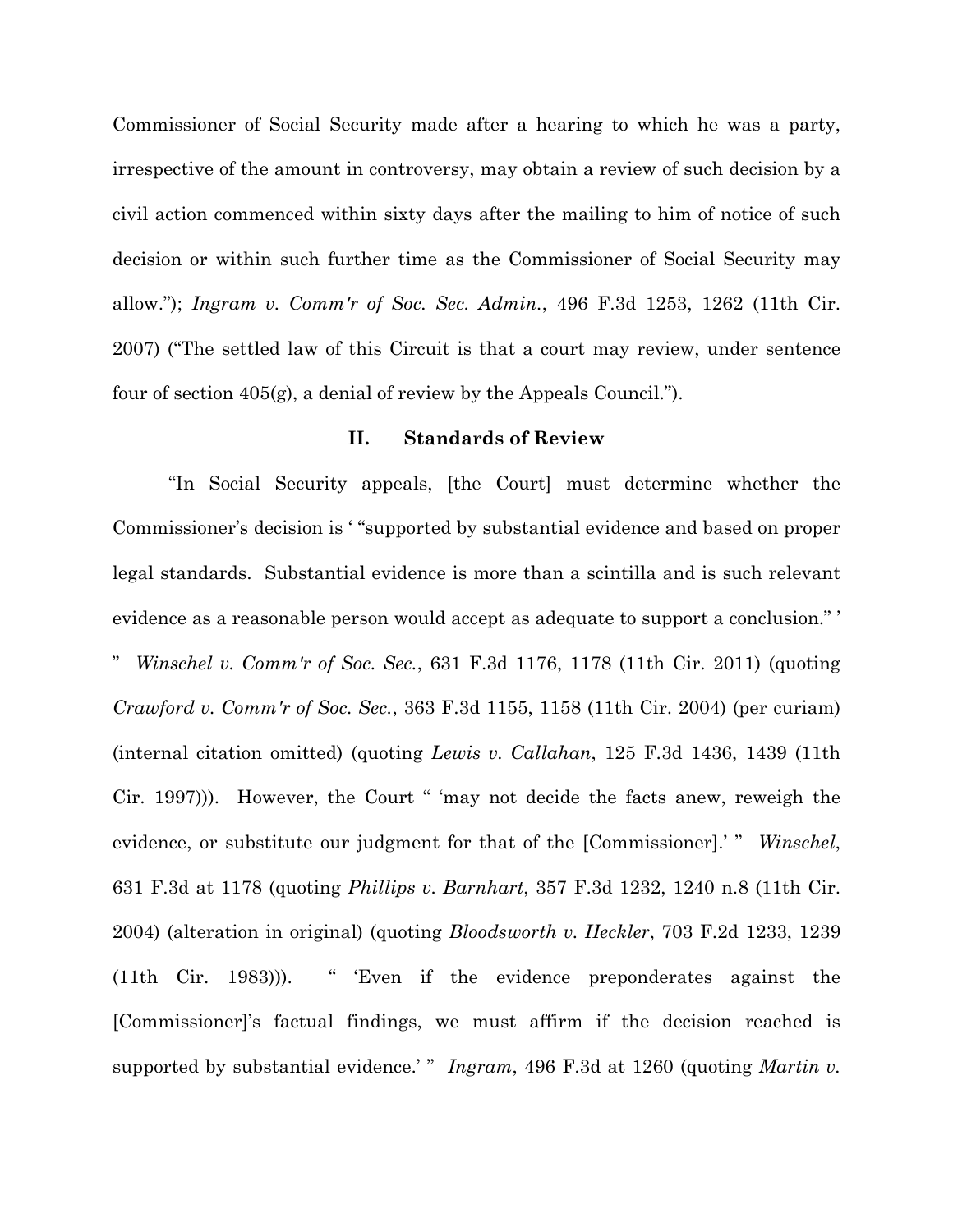*Sullivan*, 894 F.2d 1520, 1529 (11th Cir. 1990)).

 "Yet, within this narrowly circumscribed role, [courts] do not act as automatons. [The court] must scrutinize the record as a whole to determine if the decision reached is reasonable and supported by substantial evidence[.]" *Bloodsworth*, 703 F.2d at 1239 (citations and quotation omitted). *See also Owens v. Heckler*, 748 F.2d 1511, 1516 (11th Cir. 1984) (per curiam) ("We are neither to conduct a de novo proceeding, nor to rubber stamp the administrative decisions that come before us. Rather, our function is to ensure that the decision was based on a reasonable and consistently applied standard, and was carefully considered in light of all the relevant facts."). "In determining whether substantial evidence exists, [a court] must…tak[e] into account evidence favorable as well as unfavorable to the [Commissioner's] decision." *Chester v. Bowen*, 792 F.2d 129, 131 (11th Cir. 1986).

However, the "substantial evidence" "standard of review applies only to findings of fact. No similar presumption of validity attaches to the [Commissioner]'s conclusions of law, including determination of the proper standards to be applied in reviewing claims." *MacGregor v. Bowen,* 786 F.2d 1050, 1053 (11th Cir. 1986) (quotation omitted). *Accord, e.g.*, *Wiggins v. Schweiker*, 679 F.2d 1387, 1389 (11th Cir. 1982) ("Our standard of review for appeals from the administrative denials of Social Security benefits dictates that '(t)he findings of the Secretary as to any fact, if supported by substantial evidence, shall be conclusive ....' 42 U.S.C.A. s 405(g) (West Supp. 1982) (emphasis added). As is plain from the statutory language, this deferential standard of review is applicable only to findings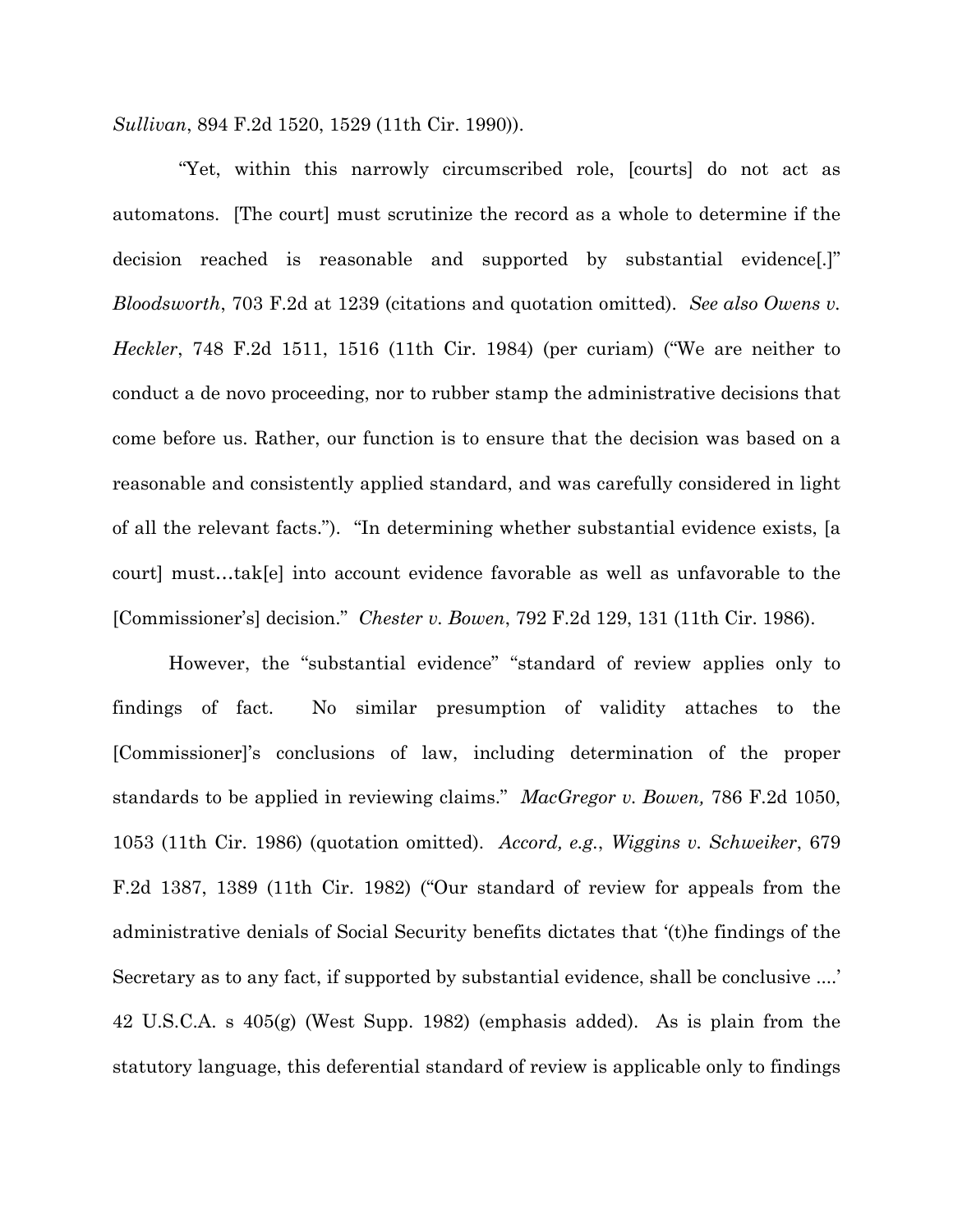of fact made by the Secretary, and it is well established that no similar presumption of validity attaches to the Secretary's conclusions of law, including determination of the proper standards to be applied in reviewing claims." (footnote and some citations and quotation marks omitted)). This Court "conduct[s] 'an exacting examination' of these factors." *Miles v. Chater*, 84 F.3d 1397, 1400 (11th Cir. 1996) (per curiam) (quoting *Martin v. Sullivan*, 894 F.2d 1520, 1529 (11th Cir. 1990)). "'The [Commissioner]'s failure to apply the correct law or to provide the reviewing court with sufficient reasoning for determining that the proper legal analysis has been conducted mandates reversal.'" *Ingram*, 496 F.3d at 1260 (quoting *Cornelius v. Sullivan*, 936 F.2d 1143, 1145-46 (11th Cir. 1991)). *Accord Keeton v. Dep't of Health & Human Servs.*, 21 F.3d 1064, 1066 (11th Cir. 1994).

In sum, courts "review the Commissioner's factual findings with deference and the Commissioner's legal conclusions with close scrutiny." *Doughty v. Apfel*, 245 F.3d 1274, 1278 (11th Cir. 2001). *See also Moore v. Barnhart*, 405 F.3d 1208, 1211 (11th Cir. 2005) (per curiam) ("In Social Security appeals, we review *de novo* the legal principles upon which the Commissioner's decision is based. *Chester v. Bowen*, 792 F.2d 129, 131 (11th Cir. 1986). However, we review the resulting decision only to determine whether it is supported by substantial evidence. *Crawford v. Comm'r of Soc. Sec.*, 363 F.3d 1155, 1158–59 (11th Cir. 2004).").

Eligibility for … SSI requires that the claimant be disabled. 42 U.S.C.  $\S$  ... 1382(a)(1)-(2). ... A claimant is disabled if she is unable "to engage in any substantial gainful activity by reason of a medically determinable physical or mental impairment ... which has lasted or can be expected to last for a continuous period of not less than 12 months."  $42 \text{ U.S.C.}$   $\frac{6}{5}$  ...  $1382c(a)(3)(A)$  ...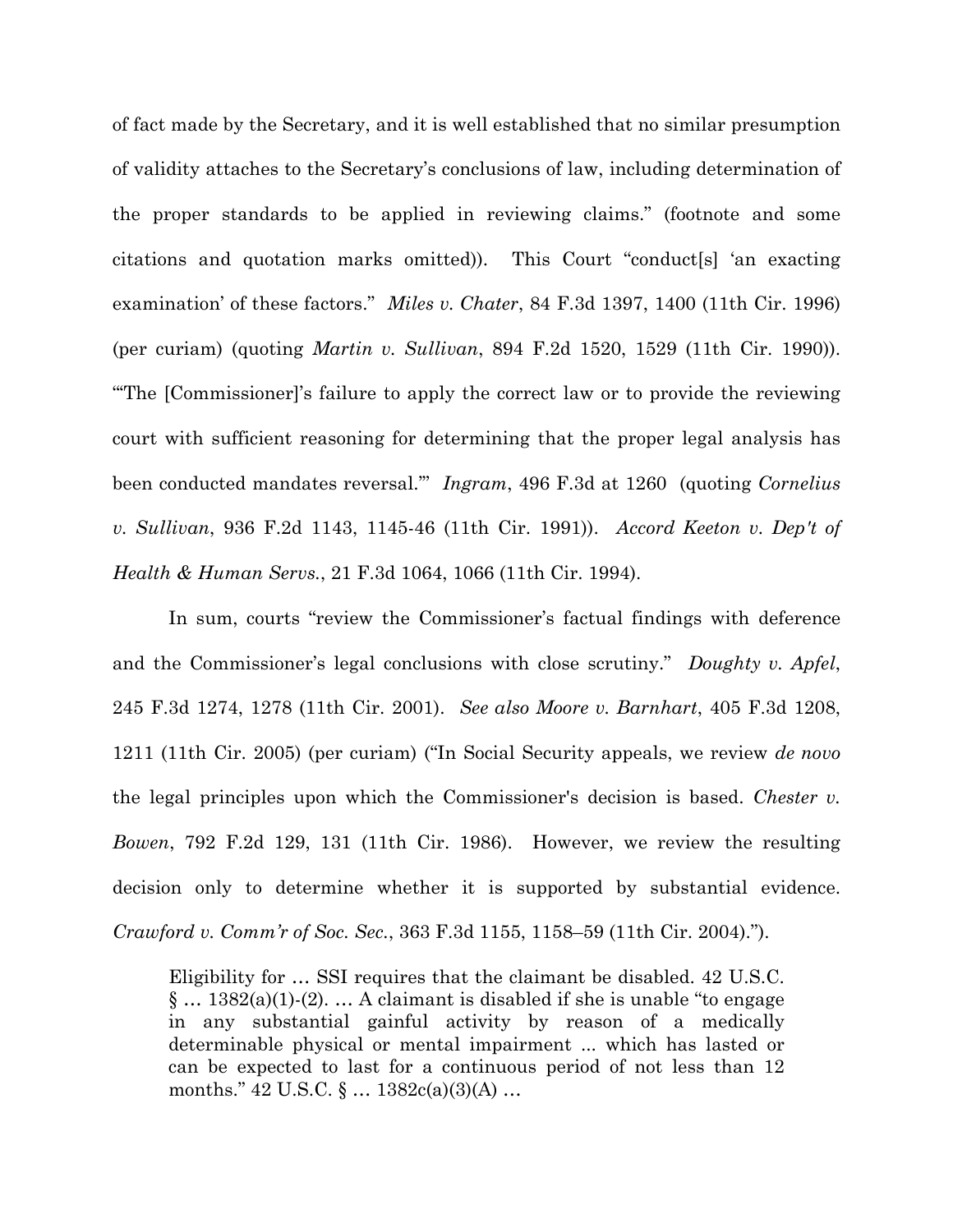*Thornton v. Comm'r, Soc. Sec. Admin.*, 597 F. App'x 604, 609 (11th Cir. 2015) (per

curiam) (unpublished).4

The Social Security Regulations outline a five-step, sequential evaluation process used to determine whether a claimant is disabled: (1) whether the claimant is currently engaged in substantial gainful activity; (2) whether the claimant has a severe impairment or combination of impairments; (3) whether the impairment meets or equals the severity of the specified impairments in the Listing of Impairments; (4) based on a residual functional capacity ("RFC") assessment, whether the claimant can perform any of his or her past relevant work despite the impairment; and (5) whether there are significant numbers of jobs in the national economy that the claimant can perform given the claimant's RFC, age, education, and work experience.

*Winschel*, 631 F.3d at 1178 (citing 20 C.F.R. §§ 404.1520(a)(4)(i)-(v), 416.920(a)(4)(i)-

(v); *Phillips*, 357 F.3d at 1237-39).5

"These regulations place a very heavy burden on the claimant to demonstrate both a qualifying disability and an inability to perform past relevant work." *Moore*, 405 F.3d at 1211 (citing *Spencer v. Heckler*, 765 F.2d 1090, 1093 (11th Cir. 1985)). "In determining whether the claimant has satisfied this initial burden, the examiner must consider four factors: (1) objective medical facts or clinical findings; (2) the diagnoses of examining physicians; (3) evidence of pain; and (4) the claimant's age, education, and work history." *Jones v. Bowen*, 810 F.2d 1001, 1005 (11th Cir. 1986) (per curiam) (citing *Tieniber v. Heckler*, 720 F.2d 1251, 1253 (11th

<sup>&</sup>lt;sup>4</sup> In this Circuit, "[u]npublished opinions are not considered binding precedent, but they may be cited as persuasive authority." 11th Cir. R. 36-2. *See also Henry v. Comm'r of Soc. Sec.*, 802 F.3d 1264, 1267 n.1 (11th Cir. 2015) (per curiam) ("Cases printed in the Federal Appendix are cited as persuasive authority.").

<sup>&</sup>lt;sup>5</sup> The Court will hereinafter use "Step One," "Step Two," etc. when referencing individual steps of this five-step sequential evaluation.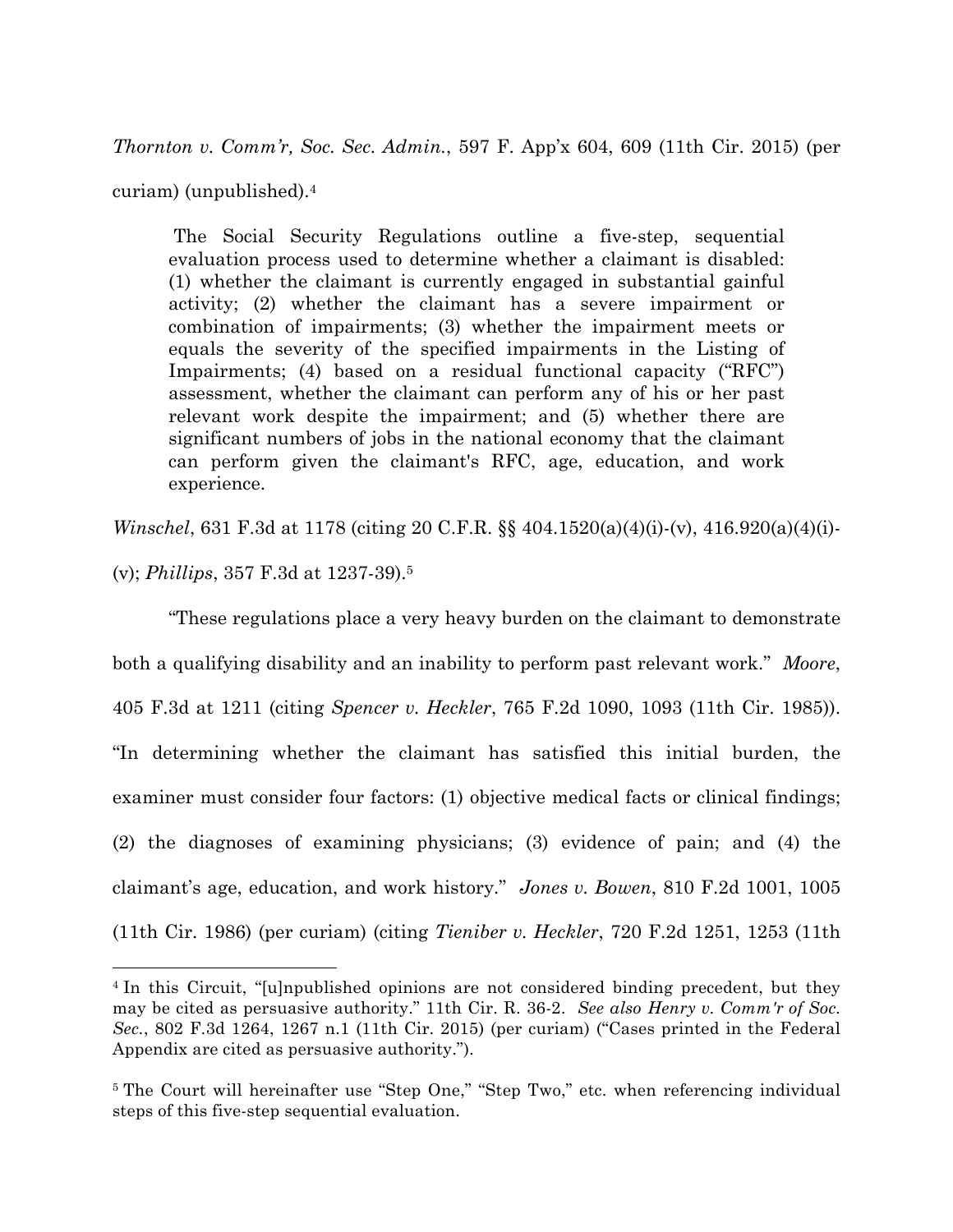Cir. 1983) (per curiam)). "These factors must be considered both singly and in combination. Presence or absence of a single factor is not, in itself, conclusive." *Bloodsworth*, 703 F.2d at 1240 (citations omitted).

If, in Steps One through Four of the five-step evaluation, a claimant proves that he or she has a qualifying disability and cannot do his or her past relevant work, it then becomes the Commissioner's burden, at Step Five, to prove that the claimant is capable—given his or her age, education, and work history—of engaging in another kind of substantial gainful employment that exists in the national economy. *Jones v. Apfel*, 190 F.3d 1224, 1228 (11th Cir. 1999); *Sryock v. Heckler*, 764 F.2d 834, 836 (11th Cir. 1985). Finally, although the "claimant bears the burden of demonstrating the inability to return to [his or] her past relevant work, the Commissioner of Social Security has an obligation to develop a full and fair record." *Shnorr v. Bowen*, 816 F.2d 578, 581 (11th Cir. 1987). *See also Ellison v. Barnhart*, 355 F.3d 1272, 1276 (11th Cir. 2003) (per curiam) ("It is well-established that the ALJ has a basic duty to develop a full and fair record. Nevertheless, the claimant bears the burden of proving that he is disabled, and, consequently, he is responsible for producing evidence in support of his claim." (citations omitted)). "This is an onerous task, as the ALJ must scrupulously and conscientiously probe into, inquire of, and explore for all relevant facts. In determining whether a claimant is disabled, the ALJ must consider the evidence as a whole." *Henry v. Comm'r of Soc. Sec.*, 802 F.3d 1264, 1267 (11th Cir. 2015) (per curiam) (citation and quotation omitted).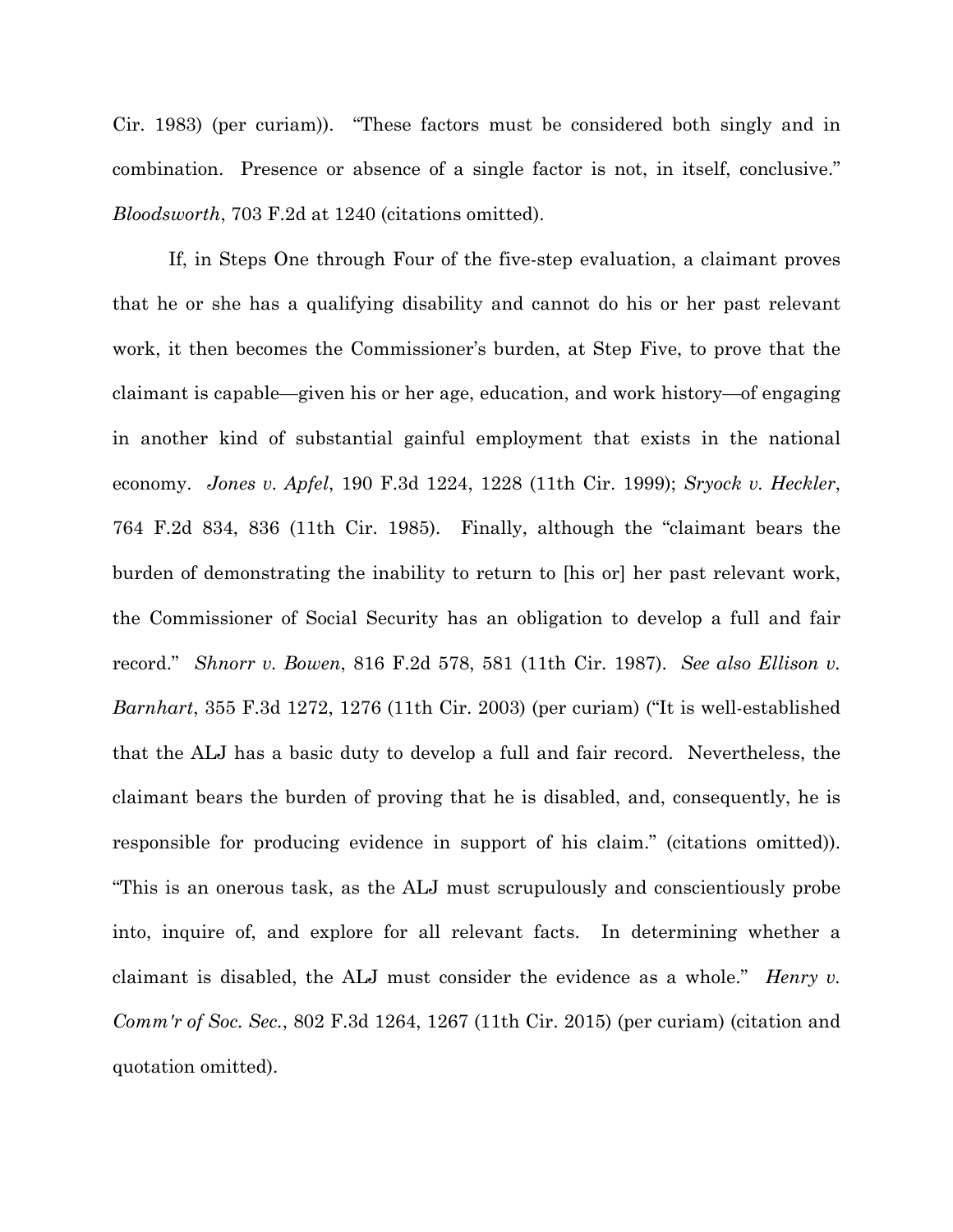Where, as here, the ALJ denied benefits and the Appeals Council denied review of that decision, the Court "review[s] the ALJ's decision as the Commissioner's final decision." *Doughty*, 245 F.3d at 1278. "[W]hen the [Appeals Council] has denied review, [the Court] will look only to the evidence actually presented to the ALJ in determining whether the ALJ's decision is supported by substantial evidence." *Falge v. Apfel*, 150 F.3d 1320, 1323 (11th Cir. 1998). If the applicant attacks only the ALJ's decision, the Court may not consider evidence that was presented to the Appeals Council but not to the ALJ. *See id.* at 1324.

### **III. Analysis**

At Step One, the ALJ determined that Williams had not engaged in substantial gainful activity since the date of his SSI application, August 13, 2012. (R. 58). At Step Two, the ALJ determined that Williams had the following severe impairments: stuttering and epilepsy. (R. 58). At Step Three, the ALJ found that Williams did not have an impairment or combination of impairments that meets or medically equals the severity of one of the specified impairments in the relevant Listing of Impairments.  $(R. 58 - 59)$ .

At Step Four,

the ALJ must assess: (1) the claimant's residual functional capacity ("RFC"); and (2) the claimant's ability to return to her past relevant work. 20 C.F.R. §  $404.1520(a)(4)(iv)$ . As for the claimant's RFC, the regulations define RFC as that which an individual is still able to do despite the limitations caused by his or her impairments. 20 C.F.R. § 404.1545(a). Moreover, the ALJ will "assess and make a finding about [the claimant's] residual functional capacity based on all the relevant medical and other evidence" in the case. 20 C.F.R. § 404.1520(e). Furthermore, the RFC determination is used both to determine whether the claimant: (1) can return to her past relevant work under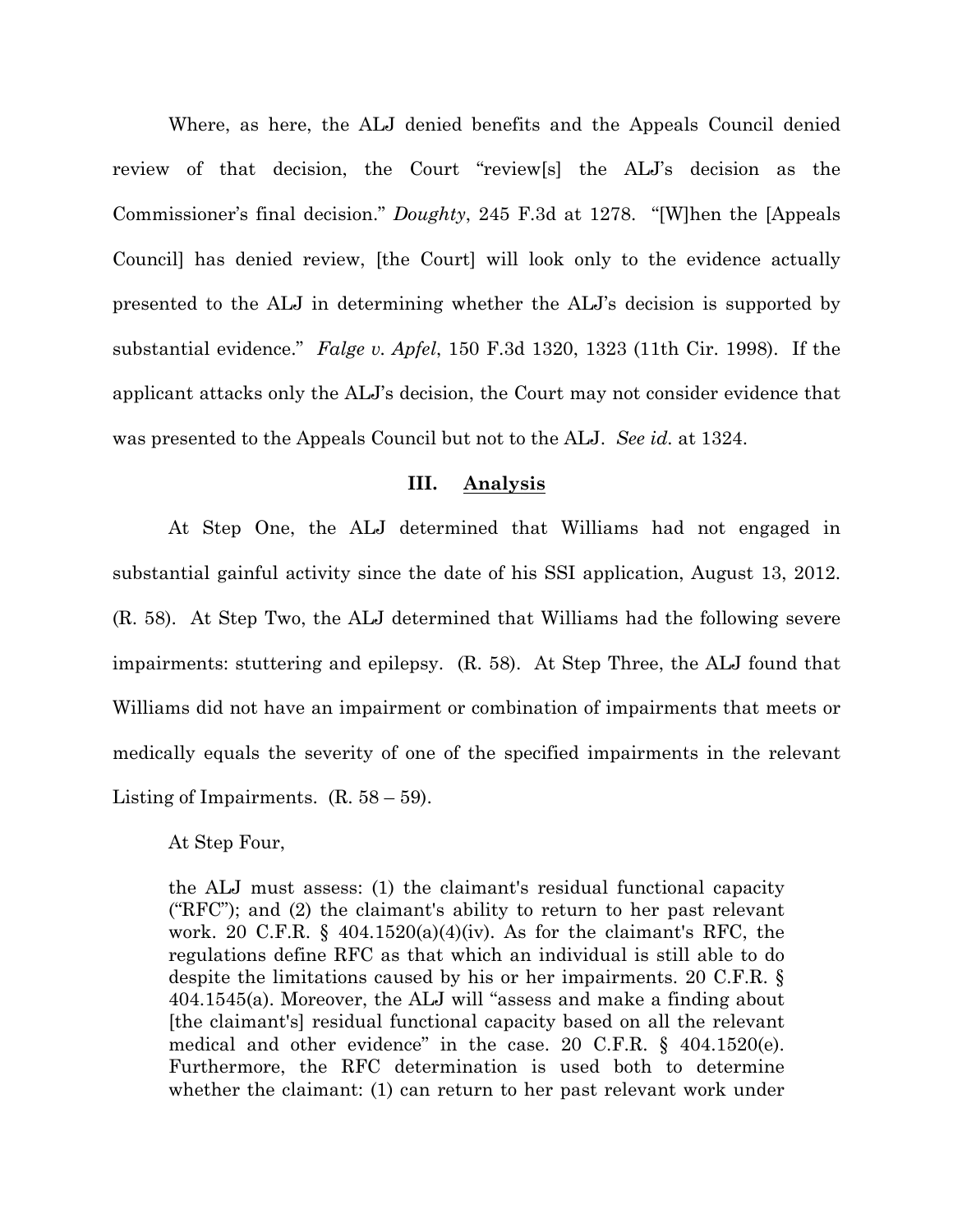the fourth step; and (2) can adjust to other work under the fifth step…20 C.F.R. § 404.1520(e).

If the claimant can return to her past relevant work, the ALJ will conclude that the claimant is not disabled. 20 C.F.R. §  $404.1520(a)(4)(iv)$  & (f). If the claimant cannot return to her past relevant work, the ALJ moves on to step five.

In determining whether [a claimant] can return to her past relevant work, the ALJ must determine the claimant's RFC using all relevant medical and other evidence in the case. 20 C.F.R. § 404.1520(e). That is, the ALJ must determine if the claimant is limited to a particular work level. *See* 20 C.F.R. § 404.1567. Once the ALJ assesses the claimant's RFC and determines that the claimant cannot return to her prior relevant work, the ALJ moves on to the fifth, and final, step.

*Phillips*, 357 F.3d at 1238-39 (footnote omitted).

The ALJ determined that Williams had the RFC "to perform medium work as defined in 20 CFR 416.967(c)[,]"6 with the following limitations: "[T]he claimant can occasionally lift or carry 50 pounds, frequently 25 pounds. He can sit/stand/walk for 6 hours in an 8-hour workday. He can push/pull as much as he can lift or carry. The claimant can occasionally climb ramps and stairs. He can never climb ladders or scaffolds. He can frequently balance, stoop, kneel, crouch and crawl. He can perform jobs not involving complex or frequent verbal communication. He can never work around unprotected heights, moving mechanical parts, or extreme heat. He can never operate a motor vehicle. He is limited to simple tasks and short simple instructions. He can occasionally respond appropriately to the public." (R.

 <sup>6</sup> "To determine the physical exertion requirements of different types of employment in the national economy, the Commissioner classifies jobs as sedentary, light, medium, heavy, and very heavy. These terms are all defined in the regulations … Each classification … has its own set of criteria." *Phillips*, 357 F.3d at 1239 n.4. "Medium work involves lifting no more than 50 pounds at a time with frequent lifting or carrying of objects weighing up to 25 pounds. If someone can do medium work, [the Commissioner] determine[s] that he or she can also do sedentary and light work." 20 C.F.R. § 416.967(c).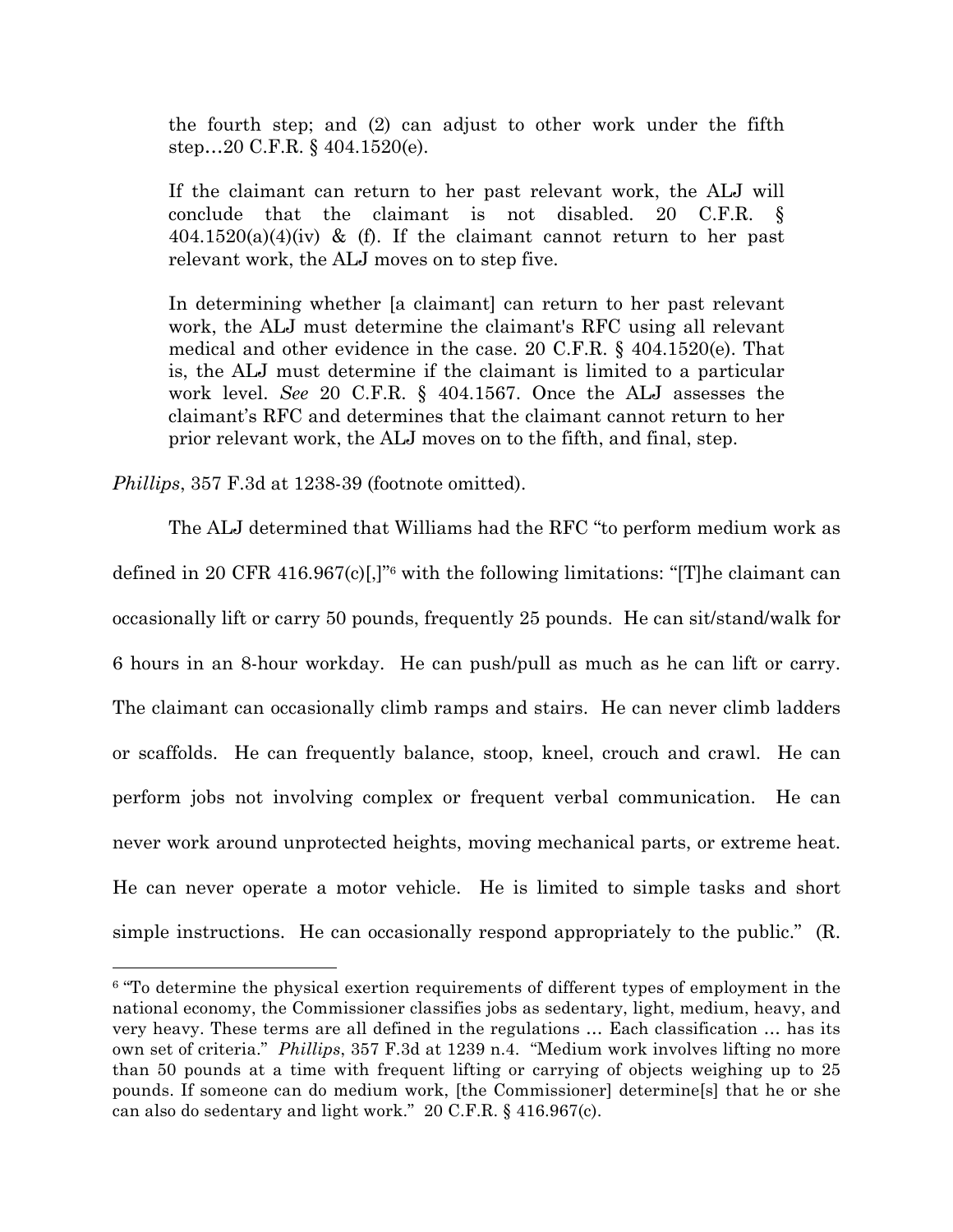59).

The ALJ determined that Williams had no past relevant work. (R. 62). At Step Five, the ALJ, after taking testimony from a vocational expert, found that there exist significant numbers of jobs in the national economy that Williams can perform given his RFC, age, education, and work experience.  $(R. 62 - 63)$ . Thus, the ALJ found that Williams was not disabled under the Social Security Act. (R. 63).

### **A. Severe Impairments**

Williams claims that the ALJ reversibly erred by failing to classify his depression and anxiety as "severe impairments" at Step Two.7 The Commissioner argues that substantial evidence supports this decision, but the Court need not decide whether this is so. Because the ALJ determined at Step Two that Williams had other "severe impairments," any failure to include these additional "severe impairments" is harmless.

"At step two the ALJ must determine if the claimant has any severe impairment. This step acts as a filter; if no severe impairment is shown the claim is denied, but the finding of any severe impairment, whether or not it qualifies as a disability and whether or not it results from a single severe impairment or a combination of impairments that together qualify as severe, is enough to satisfy the requirement of step two." *Jamison v. Bowen*, 814 F.2d 585, 588 (11th Cir. 1987). *See also Tuggerson-Brown v. Comm'r of Soc. Sec.*, 572 F. App'x 949, 951 (11th Cir. 2014) (per curiam) (unpublished) ("[W]e have recognized that step two requires only

 <sup>7</sup> Williams's claims of error have been reordered for flow.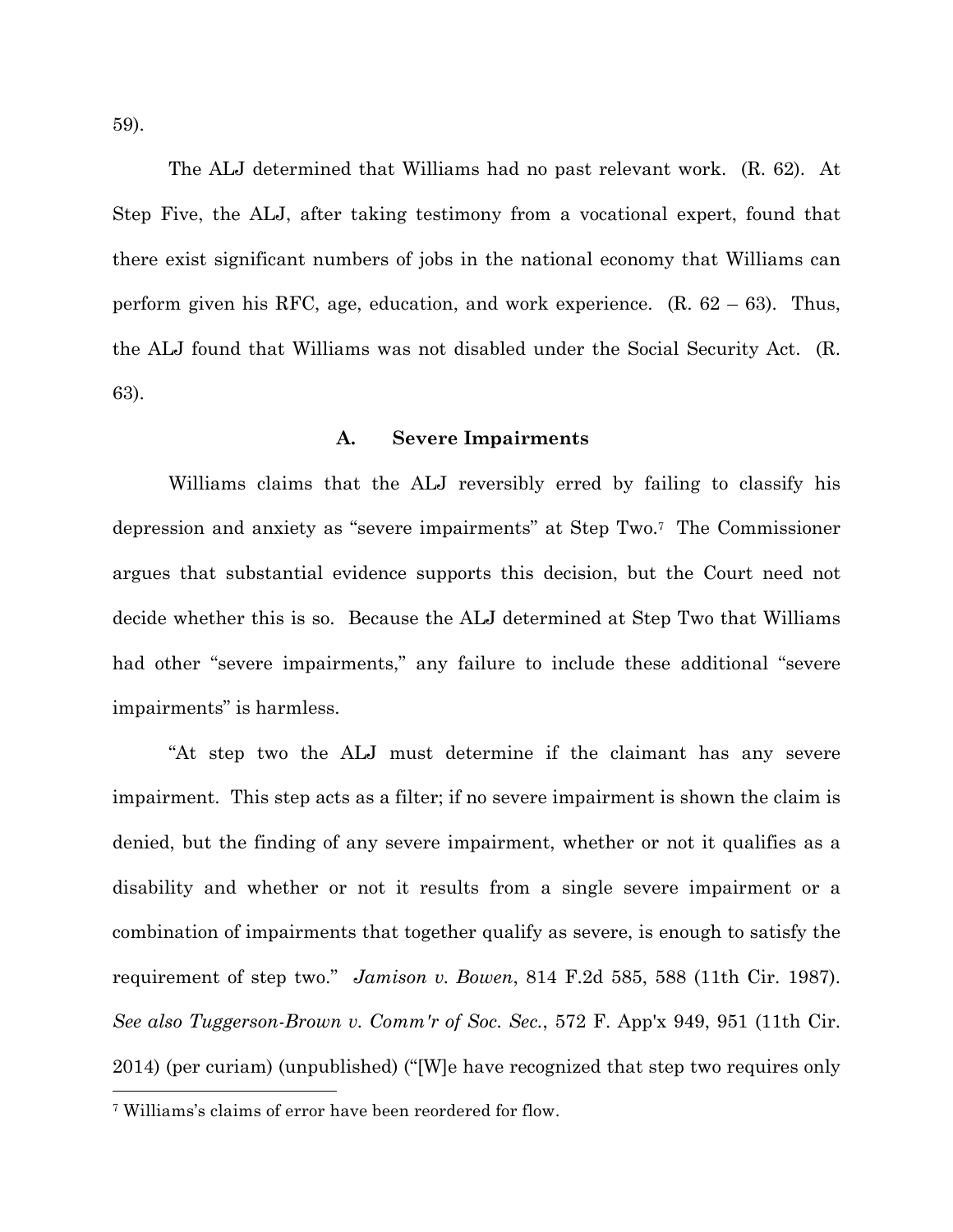a finding of 'at least one' severe impairment to continue on to the later steps. *See Jamison,* 814 F.2d at 588. Further, the regulations state that the only consequence of the analysis at step two is that, if the ALJ finds no severe impairment or impairments, he should reach a conclusion of no disability. *See* 20 C.F.R. § 404.1520(a)(4)(ii). Here, the ALJ found multiple severe impairments and accordingly proceeded to step three of the evaluation. Based on our precedent and the regulations, therefore, it is apparent that there is no need for an ALJ to identify every severe impairment at step two. Accordingly, even assuming that Tuggerson– Brown is correct that her additional impairments were 'severe,' the ALJ's recognition of that as a fact would not, in any way, have changed the step-two analysis, and she cannot demonstrate error below."). Moreover, the ALJ's decision adequately demonstrates that she considered depression and anxiety at both Step Three (*see* R. 58 (stating that the ALJ considered Williams's impairments individually and in combination)) and Step Four (*see* R. 60 (noting "diagnostic impressions of major depressive disorder and generalized anxiety disorder" but giving them "little weight … given the claimant's lack of any mental health treatment and the lack of any significant signs of anxiety or depression during the October 2013 psychological consultative examination…").8

 <sup>8</sup> *See Freeman v. Comm'r, Soc. Sec. Admin.*, 593 F. App'x 911, 914–15 (11th Cir. 2014) (per curiam) (unpublished) ("Although the ALJ found that Mr. Freeman's back pain was not a severe impairment, the record demonstrates that she considered and discussed these symptoms at subsequent steps of the sequential analysis. Accordingly, any error in failing to find that Mr. Freeman's lower back pain was severe was harmless because the symptoms were nonetheless considered in the subsequent steps of the ALJ's analysis."); *Tuggerson-Brown*, 572 F. App'x at 951-52 ("While the ALJ did not need to determine whether every alleged impairment was "severe," he was required to consider all impairments, regardless of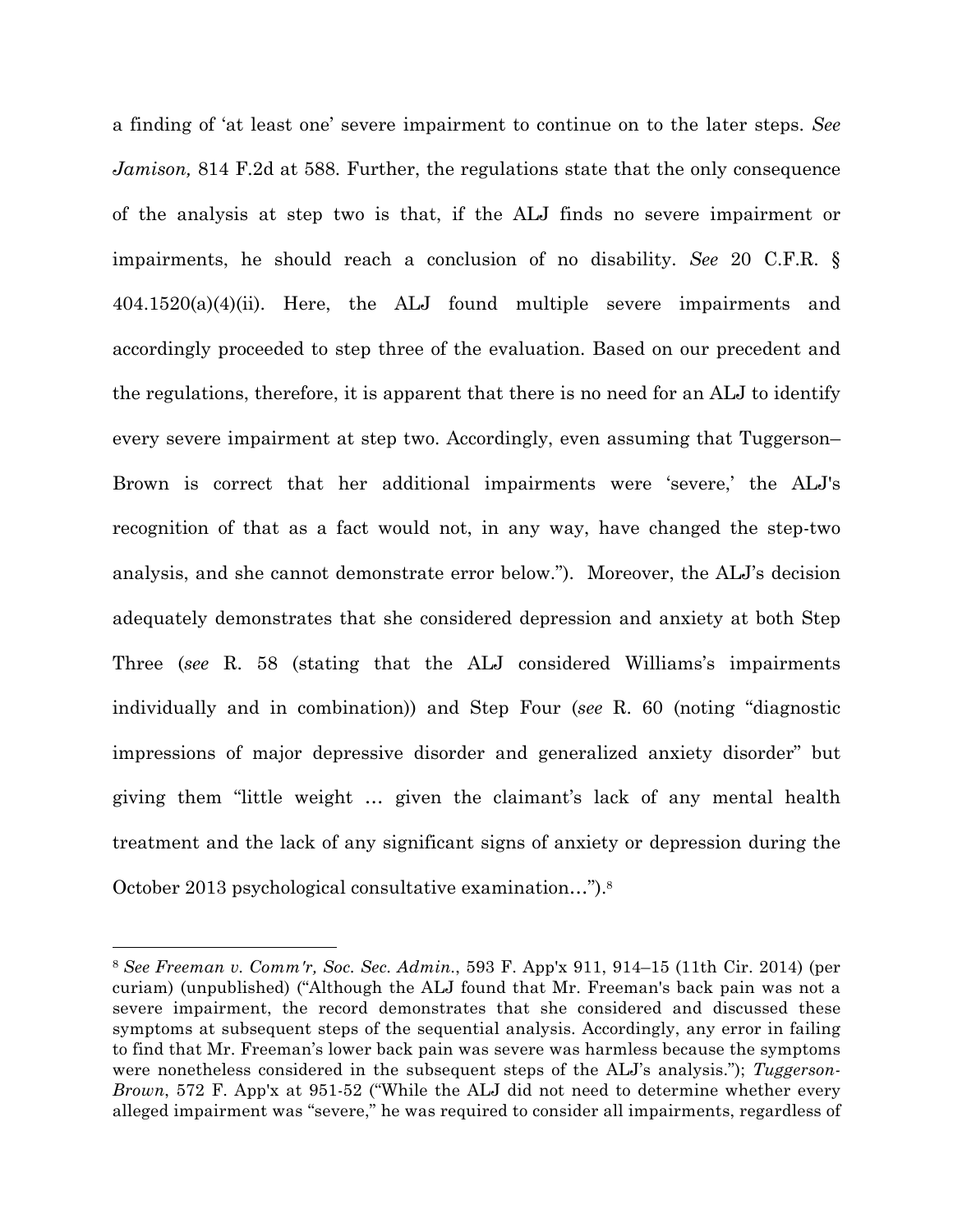Accordingly, the Court **OVERRULES** Williams's claim of error in the ALJ's determination of "severe impairments" at Step Two.

## **B. Testimony of Williams's Mother**

Williams next argues that the ALJ reversibly erred because her decision "is devoid of any mention of the testimony offered by [Williams']s mother regarding [his] seizure disorder" and that "[n]o explanation is provided for failing to consider the lay witness testimony." (Doc. 12 at 6). This claim is contradicted by the ALJ's decision, which expressly noted that Williams's "mother testified to more seizures" but found more credible Williams's own testimony that he had only experienced "one seizure in the last month and none for the previous 12 months[,] as it is consistent with the medical record." (R. 61- 62).9 Williams does not argue that this finding is unsupported by substantial evidence. *See Foote v. Chater*, 67 F.3d 1553,

1

severity, in conjunction with one another in performing the latter steps of the sequential evaluation. Despite Tuggerson–Brown's arguments to the contrary, it is apparent from the face of the ALJ's decision and the RFC report relied upon by the ALJ that the ALJ did, in fact, consider all medical evidence in combination in concluding that Tuggerson–Brown was not disabled. In performing his analysis, the ALJ stated that he evaluated whether Tuggerson–Brown had an 'impairment or combination of impairments' that met a listing and that he considered 'all symptoms' in determining her RFC. Under our precedent, those statements are enough to demonstrate that the ALJ considered all necessary evidence. *See Wilson*[ *v. Barnhart*]*,* 284 F.3d [1219,] 1224–25[ (11th Cir. 2002) (per curiam)]. The ALJ went beyond those statements in his analysis, specifically discussing evidence of Tuggerson–Brown's depression, diabetes, leg, neck, and back pain, and mild degenerative disc disease. The RFC report likewise addressed many of the same symptoms. Accordingly, the record sufficiently demonstrates that the ALJ properly considered all of Tuggerson– Brown's impairments, even those not specifically found to be severe, in reaching a conclusion that she was not disabled. Tuggerson–Brown does not specifically challenge or assert that the ALJ's ultimate conclusion was not based on substantial evidence in some other regard, and therefore we affirm the denial of disability benefits.").

<sup>9</sup> This claim of error also conclusorily references the ALJ's alleged failure to consider the testimony of Williams's "aunt, who testified at the hearing." (Doc. 12 at 6). This appears to have been included in error, as only Williams, his mother, and a vocational expert gave testimony at the ALJ hearing.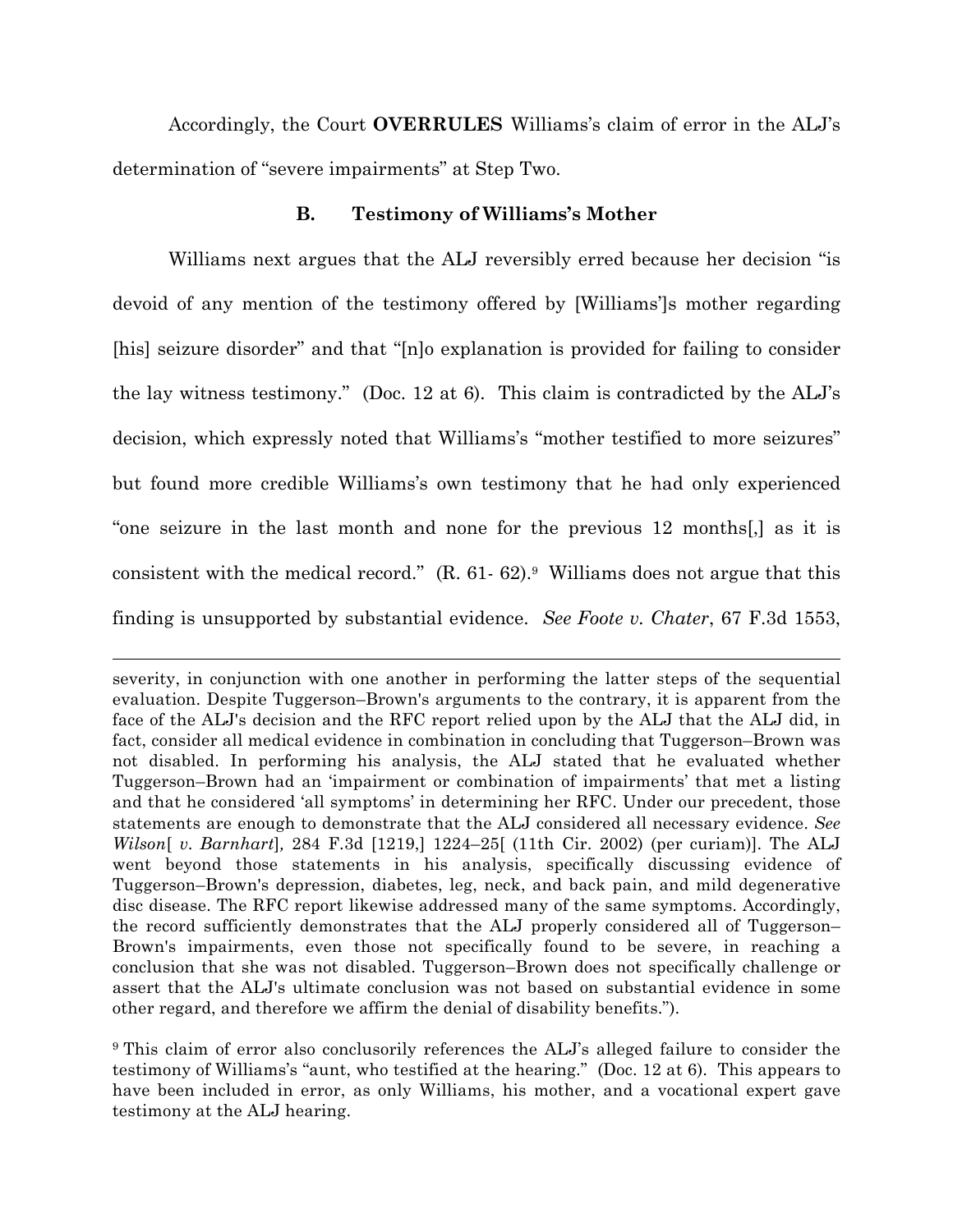1562 (11th Cir. 1995) (per curiam) ("A clearly articulated credibility finding with substantial supporting evidence in the record will not be disturbed by a reviewing court.").

Accordingly, the Court **OVERRULES** Williams's claim of error as to the ALJ's consideration of Williams's mother's testimony.

#### **C. PRTF Technique**

Finally, Williams argues that the ALJ reversibly erred in failing to evaluate his mental impairments using the technique required by the Social Security regulations. "Agency regulations require the ALJ to use the 'special technique' dictated by the [Psychiatric Review Technique Form ("PRTF")] for evaluating mental impairments. 20 C.F.R. § 404.1520a-(a) … The ALJ is required to incorporate the results of this technique into the findings and conclusions. 20 C.F.R. § 404.1520a-(e)(2)." *Moore*, 405 F.3d at 1213–14.

The PRTF technique requires rating the degree of a claimant's functional limitations in four broad areas: "[a]ctivities of daily living; social functioning; concentration, persistence, or pace; and episodes of decompensation." 20 C.F.R.  $\S$  404.1520a(c)(3). The regulations provide the first three factors (activities of daily living; social functioning; and concentration, persistence, or pace) are rated on a five-point scale of "[n]one, mild, moderate, marked, and extreme" while the "fourth functional area (episodes of decompensation)" is rated using "the following four-point scale: [n]one, one or two, three, four or more." 20 C.F.R.  $404.1520a(c)(4)$ .

*Mills v. Comm'r of Soc. Sec.*, No. 15-12818, 2016 WL 4361933, at \*1 (11th Cir. Aug. 16, 2016) (per curiam) (unpublished). "[W]here a claimant has presented a colorable claim of mental impairment, the social security regulations require the ALJ to complete a PRTF and append it to the decision, or incorporate its mode of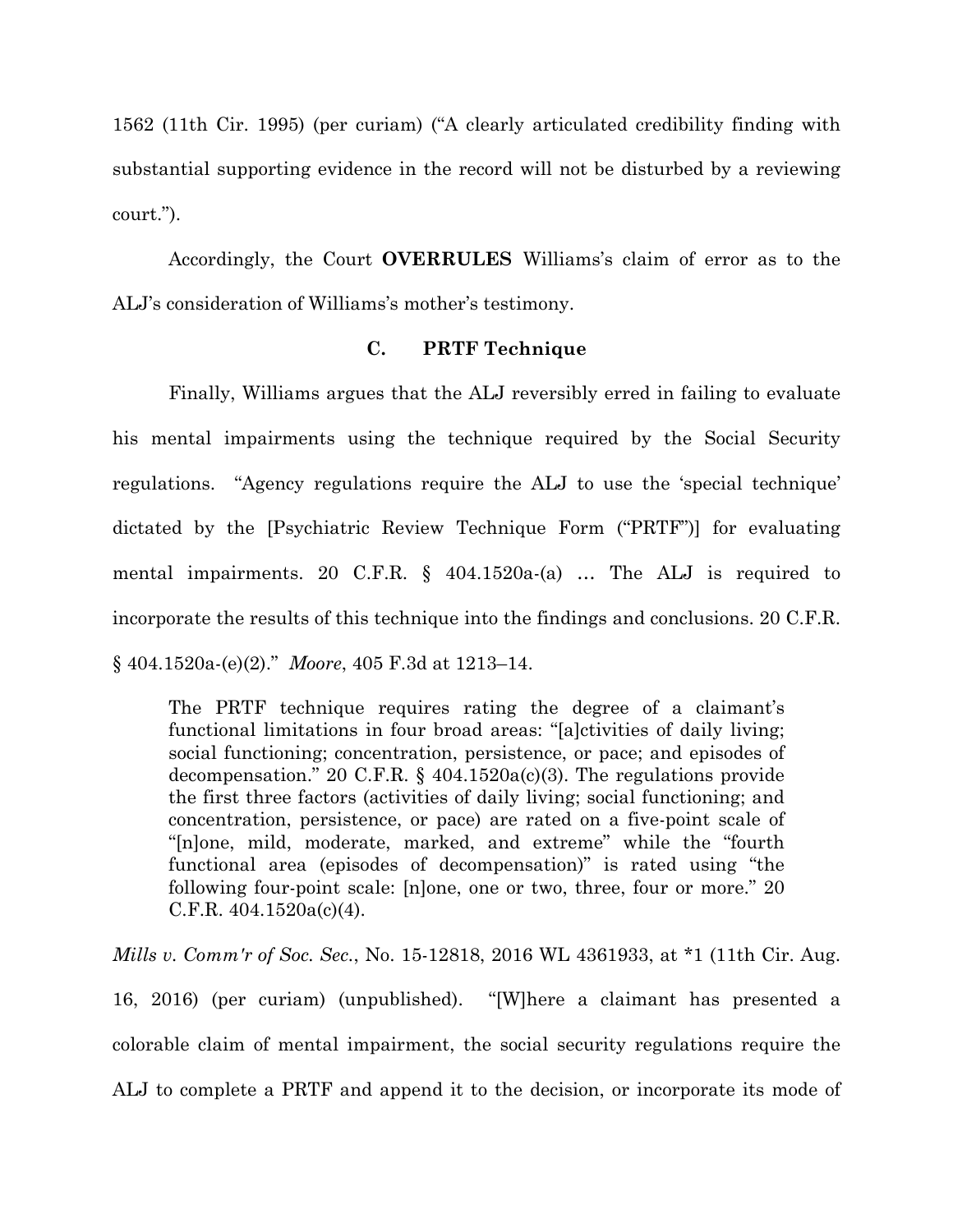analysis into his findings and conclusions. Failure to do so requires remand." *Moore*, 405 F.3d at 1213–14.

The Commissioner does not deny that the ALJ failed to utilize the PRTF technique but argues that this claim is "unavailing, because the ALJ specifically explained why she found that Plaintiff had no medically determinable psychological impairments." (Doc. 13 at 7). However, only a "colorable claim of mental impairment" is needed to trigger the requirement to apply the technique. As the Commissioner points out in her brief, the ALJ discussed and analyzed evidence concerning Williams's mental impairments. Specifically, the ALJ noted "diagnostic impressions of major depressive disorder and generalized anxiety disorder" from a November 5, 2012 psychological consultative examination but gave them "little weight" due to Williams's "lack of any mental health treatment and the lack of any signs of anxiety or depression during [an] October 2013 psychological consultative examination…" (R. 60). The ALJ also gave "great weight" to the report from the October 2013 psychological consultative examination, noting that it was "detailed" and "included psychological testing, a clinical interview, and observations." (R. 61). The ALJ expressly noted that Williams "was assigned a GAF of 67" at the October 2013 examination, "indicative of mild mental limitations." (R. 61). The ALJ's discussion of the psychological evidence of record indicates an implicit finding that Williams had made a "colorable claim of mental impairment."10 Thus, the ALJ was

 <sup>10</sup> *See Mills*, 2016 WL 4361933, at \*1 ("The ALJ did not make a specific finding regarding whether Mills presented a colorable claim of mental impairment … However, because the ALJ analyzed and discussed Mills' evidence of mental impairment including complaints of depression and a bipolar diagnosis, we infer from that analysis and discussion that the ALJ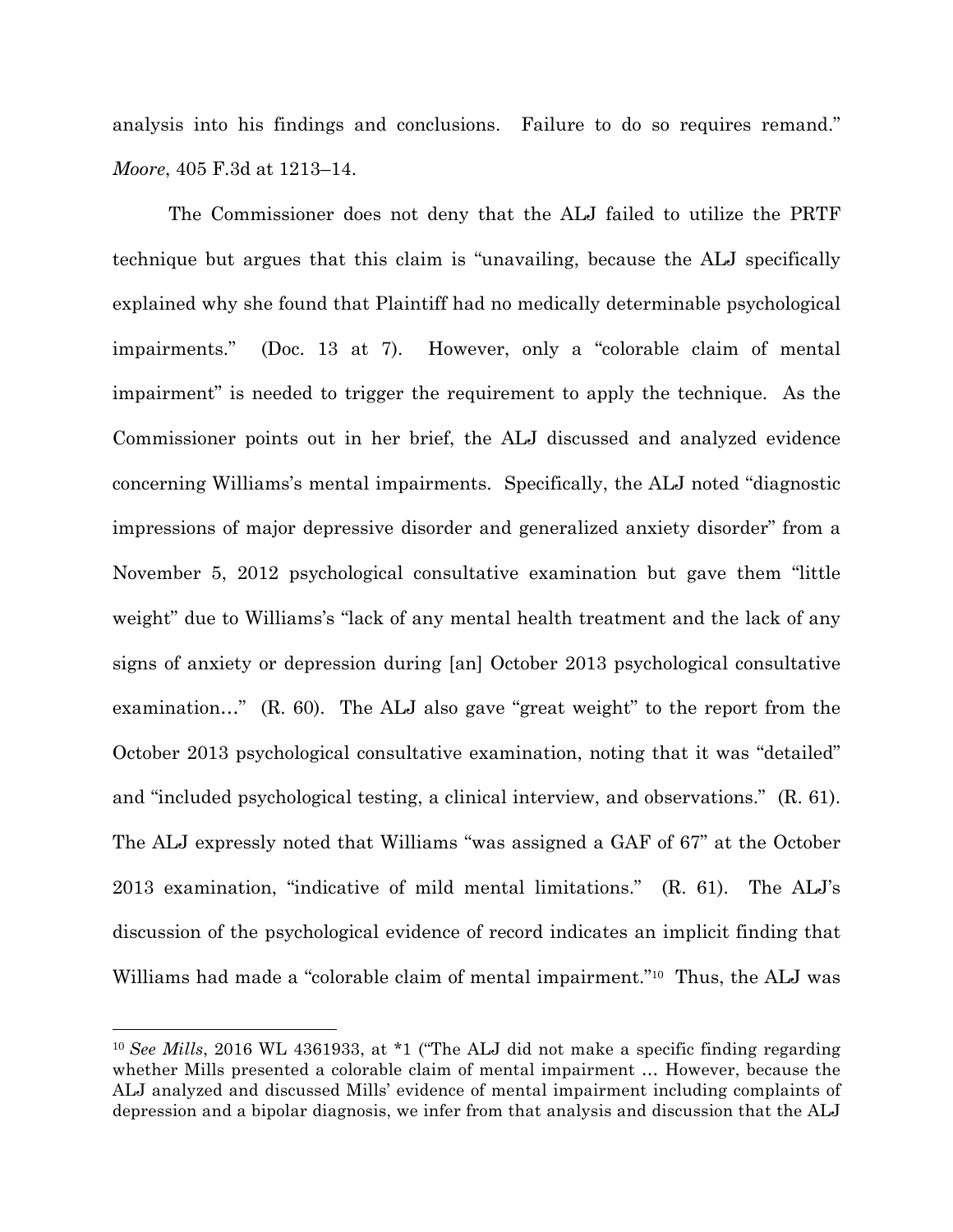required "to complete a PRTF and append it to the decision, or incorporate its mode of analysis into h[er] findings and conclusions." *Moore*, 405 F.3d at 1214.

It is undisputed that the ALJ did not complete a PRFT and append it to her decision; the decision also does not specifically reference the PRTF technique. The Commissioner has made no effort to show that the ALJ's decision otherwise adequately accounts for the technique, and the Court's own review finds that it does not. *Cf. Mills*, 2016 WL 4361933, at \*2 ("The ALJ's decision does not specifically reference the PRTF technique. The ALJ discusses some of the functional areas in analyzing Mills' claim, however, so we must determine whether the ALJ's reasoning was enough to comply with the PRTF requirement." (citing *Moore*, 403 F.3d at 1214) (ALJ must "complete a PRTF and append it to the decision, *or incorporate its mode of analysis into his findings and conclusions*" (emphasis added))).

The ALJ's decision notes that at the October 2013 evaluation Williams "reported the ability to feed, bathe, groom and dress himself without assistance[,]" as well as the ability to "use a phone, count money, prepare meals, shop for groceries, and meet basic transportation needs." (R. 61). The ALJ also gave "great weight" to the 2013 consultative evaluator's opinion that Williams had "adequate ability to … work independently…" (R. 61). These findings are arguably relevant

1

determined that Mills' claim was at least colorable. *See Richardson v. United States*, 468 U.S. 317, 326 n.6, 104 S. Ct. 3081, 82 L. Ed. 2d 242 (1984) ('A colorable claim, of course, presupposes that there is some possible validity to a claim.') … Because the ALJ implicitly found that Mills presented a colorable claim of mental impairment, our precedent and the Social Security regulations require the ALJ to complete a Psychiatric Review Technique Form (PRTF) or incorporate the analysis of a PRTF into the decision. *Moore*, 405 F.3d at 1214 …").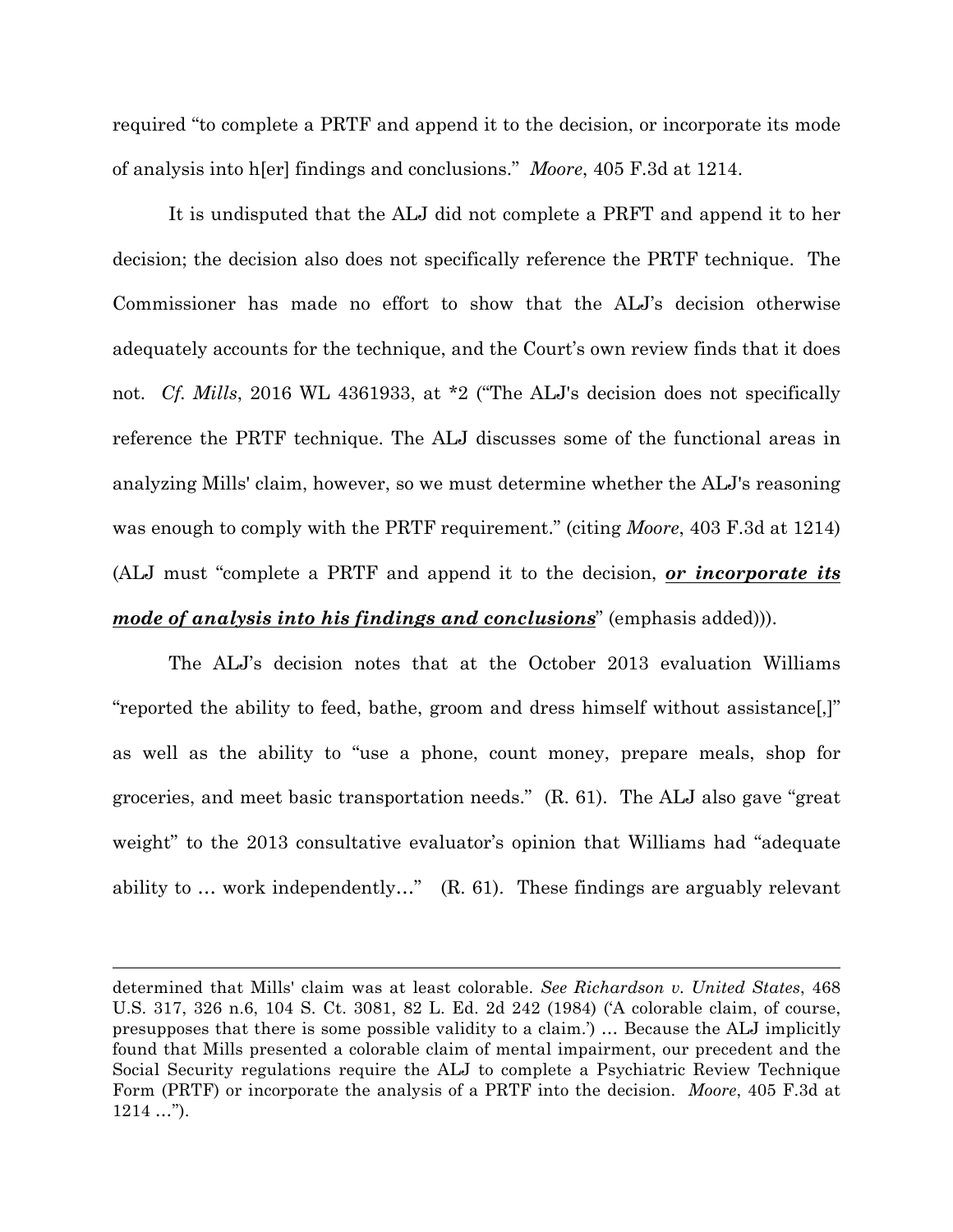to "activities of daily living."11 The ALJ also gave "great weight" to the 2013 consultative evaluator's opinions that Williams's "stuttering would likely create at least mild problems with communicating and interpersonal relations" and that Williams had "adequate ability … to work with others, although his stuttering might prove troublesome." (R. 61). These findings are arguably relevant to "social functioning." 12 The ALJ also gave "great weight" to the 2013 consultative evaluator's opinions that Williams had "good ability … to understand, remember and carry out simple/concrete instructions" and "adequate ability to deal with work

 <sup>11</sup> *See* 20 C.F.R. § Pt. 404, Subpt. P, App. 1, Section 12.00(C)(1) ("Activities of daily living include adaptive activities such as cleaning, shopping, cooking, taking public transportation, paying bills, maintaining a residence, caring appropriately for your grooming and hygiene, using telephones and directories, and using a post office. In the context of your overall situation, we assess the quality of these activities by their independence, appropriateness, effectiveness, and sustainability. We will determine the extent to which you are capable of initiating and participating in activities independent of supervision or direction. []We do not define 'marked' by a specific number of different activities of daily living in which functioning is impaired, but by the nature and overall degree of interference with function. For example, if you do a wide range of activities of daily living, we may still find that you have a marked limitation in your daily activities if you have serious difficulty performing them without direct supervision, or in a suitable manner, or on a consistent, useful, routine basis, or without undue interruptions or distractions.").

<sup>12</sup> *See* 20 C.F.R. § Pt. 404, Subpt. P, App. 1, Section 12.00(C)(2) ("Social functioning refers to your capacity to interact independently, appropriately, effectively, and on a sustained basis with other individuals. Social functioning includes the ability to get along with others, such as family members, friends, neighbors, grocery clerks, landlords, or bus drivers. You may demonstrate impaired social functioning by, for example, a history of altercations, evictions, firings, fear of strangers, avoidance of interpersonal relationships, or social isolation. You may exhibit strength in social functioning by such things as your ability to initiate social contacts with others, communicate clearly with others, or interact and actively participate in group activities. We also need to consider cooperative behaviors, consideration for others, awareness of others' feelings, and social maturity. Social functioning in work situations may involve interactions with the public, responding appropriately to persons in authority (e.g., supervisors), or cooperative behaviors involving coworkers.").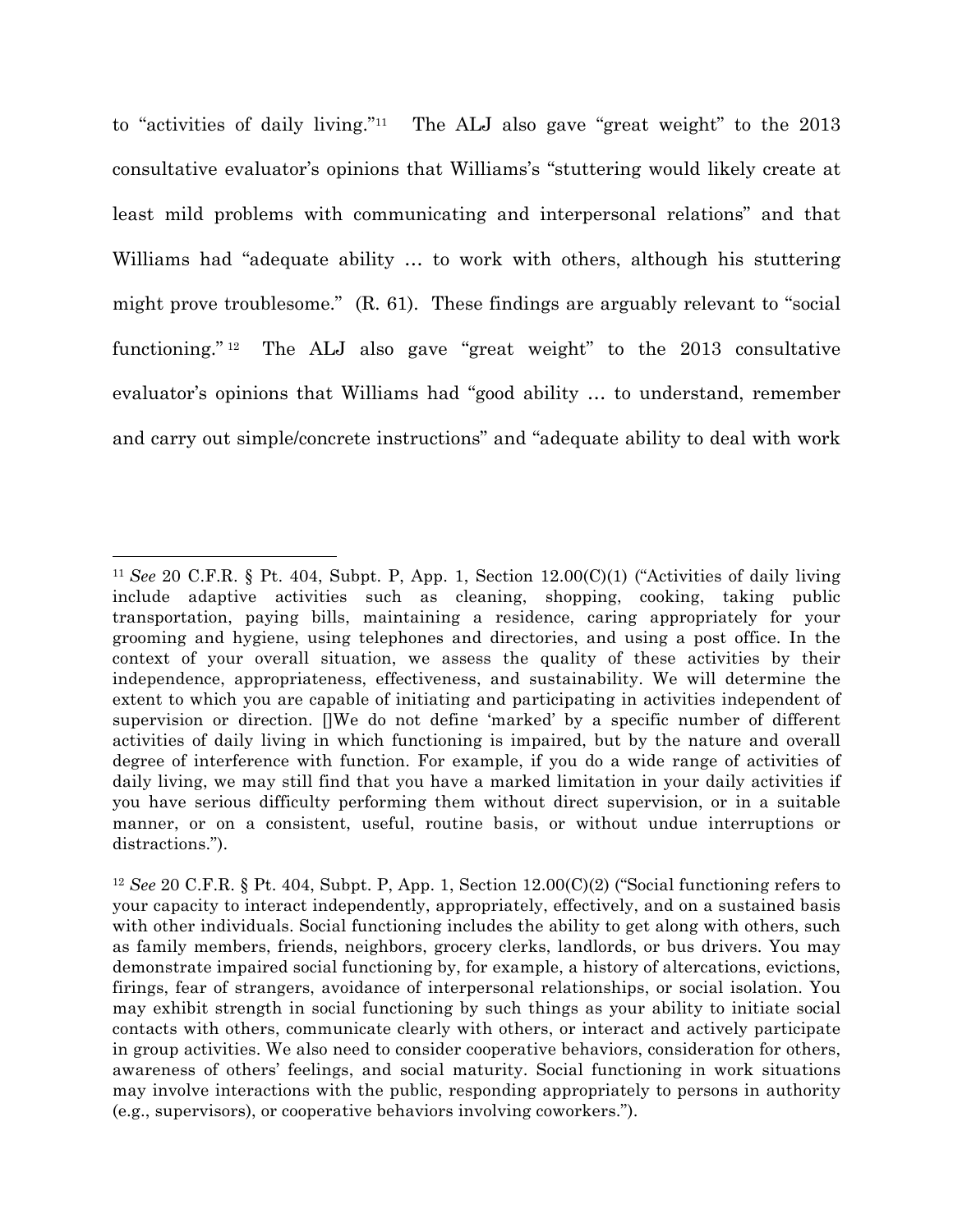pressures[,]" findings which are arguably relevant to "concentration, persistence, or pace."13

Assuming, without deciding, that the foregoing constitutes sufficiently specific findings as to the degrees of limitation for the first three areas of the PRTF technique, the ALJ's decision omits any discussion of the fourth area, "episodes of decompensation." 14 Failure to include specific findings on any of the PRTF technique's four areas mandates reversal. *See* 20 C.F.R. § 416.920a(e)(4) ("The decision *must* include a specific finding as to the degree of limitation in *each* of the functional areas described…" (emphasis added)); *Moore*, 405 F.3d at 1213-14

 <sup>13</sup> *See* 20 C.F.R. § Pt. 404, Subpt. P, App. 1, Section 12.00(C)(3) ("Concentration, persistence, or pace refers to the ability to sustain focused attention and concentration sufficiently long to permit the timely and appropriate completion of tasks commonly found in work settings. Limitations in concentration, persistence, or pace are best observed in work settings, but may also be reflected by limitations in other settings … In psychological tests of intelligence or memory, concentration is assessed through tasks requiring short-term memory or through tasks that must be completed within established time limits. []In work evaluations, concentration, persistence, or pace is assessed by testing your ability to sustain work using appropriate production standards, in either real or simulated work tasks (e.g., filing index cards, locating telephone numbers, or disassembling and reassembling objects). Strengths and weaknesses in areas of concentration and attention can be discussed in terms of your ability to work at a consistent pace for acceptable periods of time and until a task is completed, and your ability to repeat sequences of action to achieve a goal or an objective.").

<sup>&</sup>lt;sup>14</sup> "Episodes of decompensation are exacerbations or temporary increases in symptoms or signs accompanied by a loss of adaptive functioning, as manifested by difficulties in performing activities of daily living, maintaining social relationships, or maintaining concentration, persistence, or pace." 20 C.F.R. § Pt. 404, Subpt. P, App. 1, Section  $12.00(C)(4)$ . While the ALJ's decision contains some discussion of Williams's history of seizures, which might arguably constitute "episodes of decompensation" in certain circumstances, there is no indication that they are the kind relevant to evaluating mental disorders. *Cf.* 20 C.F.R. § Pt. 404, Subpt. P, App. 1, Section 11.00(H)(1) ("There are various types of generalized and 'focal' or partial seizures. However, psychogenic nonepileptic seizures and pseudoseizures are not epileptic seizures for the purpose of 11.02[, concerning neurological disorders]. We evaluate psychogenic seizures and pseudoseizures under the mental disorders body system, 12.00. In adults, the most common potentially disabling seizure types are generalized tonic-clonic seizures and dyscognitive seizures (formerly complex partial seizures)."). Indeed, at Step Three, the ALJ classified them as "motor seizures" and evaluated them under "Listing 11.02."  $(R. 58 - 59)$ .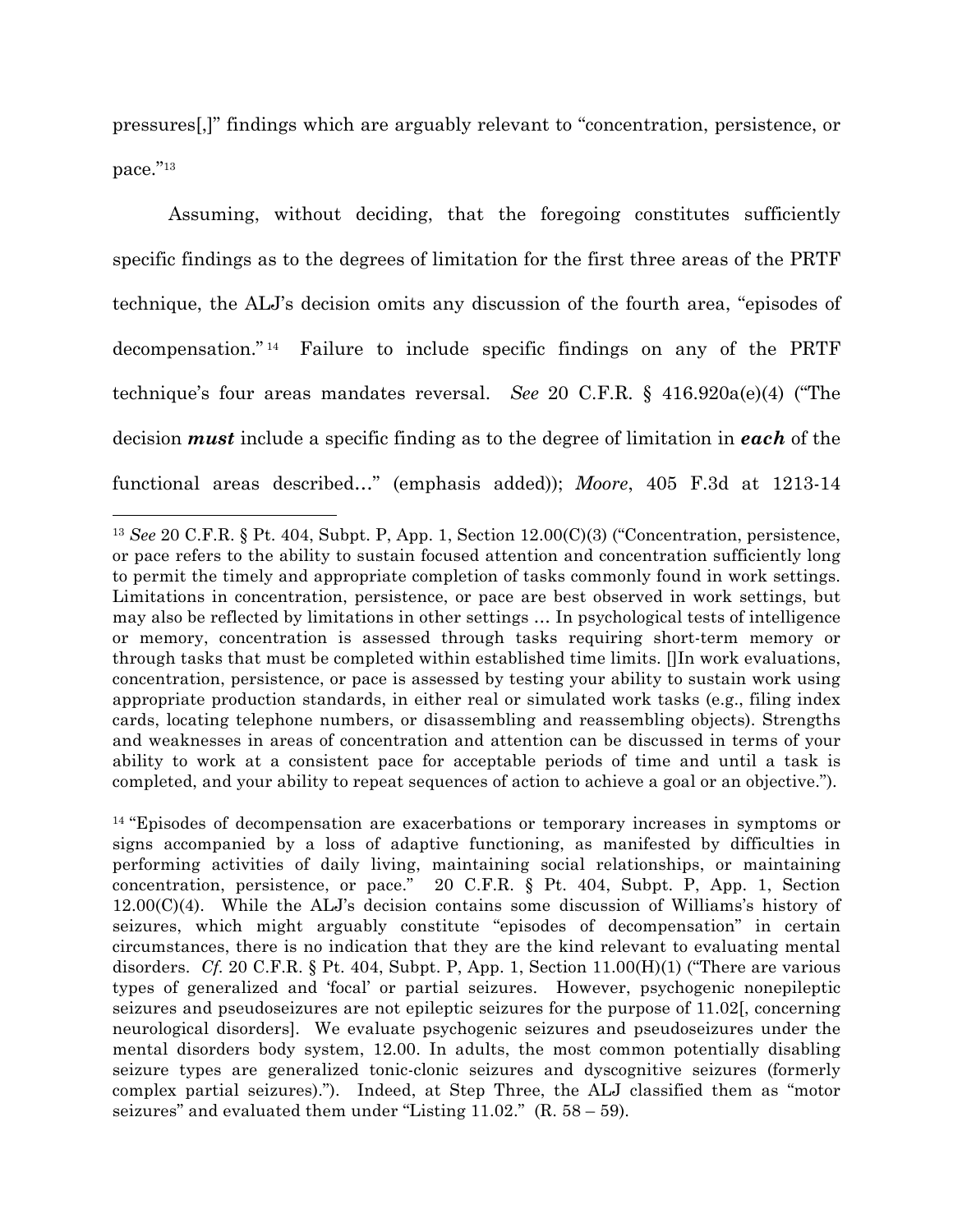(finding reversible error where the "ALJ failed to even analyze or document [the claimant's] condition in two of the PRTF's functional areas: social functioning and prior episodes of decompensation"); *Mills*, 2016 WL 4361933, at \*3 (finding reversible error where "the ALJ's opinion incorporated analysis of three of the four functional limitations[ but] does not reference social functioning").

Accordingly, the Court **SUSTAINS** Williams's claim of error that the ALJ failed to properly evaluate his mental impairments using the PRTF technique required by the Social Security regulations. Thus, the Court will remand to the Commissioner with the instruction to perform "an evaluation of [Williams]'s mental impairments that complies with the applicable regulations." *Moore*, 405 F.3d at 1214; *Mills*, 2016 WL 4361933, at \*3.15

<sup>&</sup>lt;sup>15</sup> Like the panel in *Mills*, this Court "express[es] no opinion on the ultimate results of the PRTF, only that the technique must be utilized as mandated by the regulations." *Mills*, 2016 WL 4361933, at \*3 n.6.

Williams requests that the Court remand with instructions that he be found disabled, and only requests a remand for further proceedings in the alternative. Generally, remand to the Commissioner for further proceedings "is warranted where the ALJ has failed to apply the correct legal standards." *Davis v. Shalala*, 985 F.2d 528, 534 (11th Cir. 1993). This Court may enter an order "awarding disability benefits where the [Commissioner] has already considered the essential evidence and it is clear that the cumulative effect of the evidence establishes disability without any doubt." *Id. See also Carnes v. Sullivan*, 936 F.2d 1215, 1219 (11th Cir. 1991) ("The credibility of witnesses is for the Secretary to determine, not the courts…The decision of the Secretary here, however, rests not so much on the credibility of the 'history of pain; presented by Carnes, as on the adoption of a legal standard improper under Listing 10.10(A). []The record in this case is fully developed and there is no need to remand for additional evidence. Based on the facts adduced below and after application of the proper legal standard, we hold that claimant met the requirements of Listing 10.10(A) as early as 1982."). Here, remand is being ordered because the Commissioner failed to apply the correct legal standards, and the cumulative effect of the evidence currently does not establish disability without any doubt. *Cf. Broughton v. Heckler*, 776 F.2d 960, 962 (11th Cir. 1985) (per curiam) ("Though we have found that the ALJ erred in his application of the legal standards, at this time we decline to enter an order requiring entitlement to disability benefits. While it is true that the opinions of Drs. Todd and Raybin provide strong evidence of disability, it is at least arguable that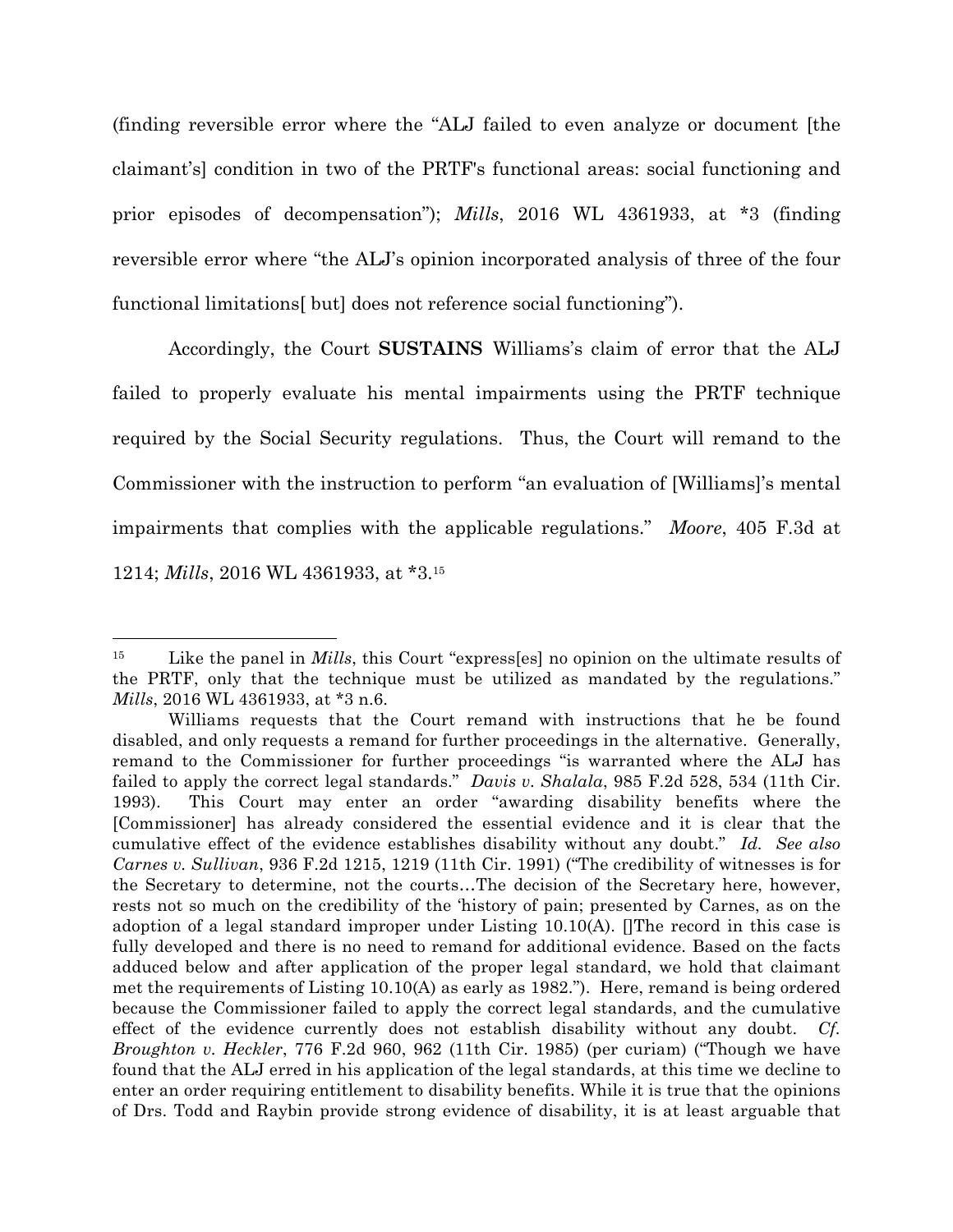#### **IV. Conclusion**

In accordance with the foregoing analysis, it is **ORDERED** that the Commissioner's final decision issued January 5, 2016, denying Williams's application for SSI is **REVERSED and REMANDED** under sentence four of 42 U.S.C. § 405(g), applicable to SSI applications under 42 U.S.C. § 1383(c)(3), *see Melkonyan v. Sullivan*, 501 U.S. 89 (1991), for further proceedings consistent with this decision. This remand under sentence four of  $\S$  405(g) makes Williams a prevailing party for purposes of the Equal Access to Justice Act, 28 U.S.C. § 2412, *see Shalala v. Schaefer*, 509 U.S. 292 (1993), and terminates this Court's jurisdiction over this matter.

Under Federal Rule of Civil Procedure 54(d)(2)(B), should Williams be awarded Social Security benefits on the subject application following this remand, the Court hereby grants Williams's counsel an extension of time in which to file a motion for fees under 42 U.S.C. § 406(b) until thirty days after the date of receipt of

1

the report of Dr. Morse is to the contrary. Consequently, it is appropriate that the evidence be evaluated in the first instance by the ALJ pursuant to the correct legal standards."); *Hildebrand v. Comm'r of Soc. Sec.*, No. 6:11-CV-1012-ORL-31, 2012 WL 1854238, at \*7 (M.D. Fla. May 4, 2012) ("The errors noted here compel a return of the case to the Commissioner to evaluate the evidence and make findings in the first instance. For the reasons set forth above, the Court finds that certain of the conclusions of the ALJ were not made in accordance with proper legal standards and are not supported by substantial evidence. The Court does not find that only one conclusion can be drawn from the evidence; but that the conclusion that was drawn did not meet the standard of review. Under such a circumstance, it would not be appropriate for this Court to substitute its opinion of the weight to be given the evidence for that of the Commissioner. While the Court has the power to do just that in an appropriate case, the Court finds this is not such a case."), *report and recommendation adopted*, No. 6:11-CV-1012-ORL-31, 2012 WL 1854249 (M.D. Fla. May 21, 2012).